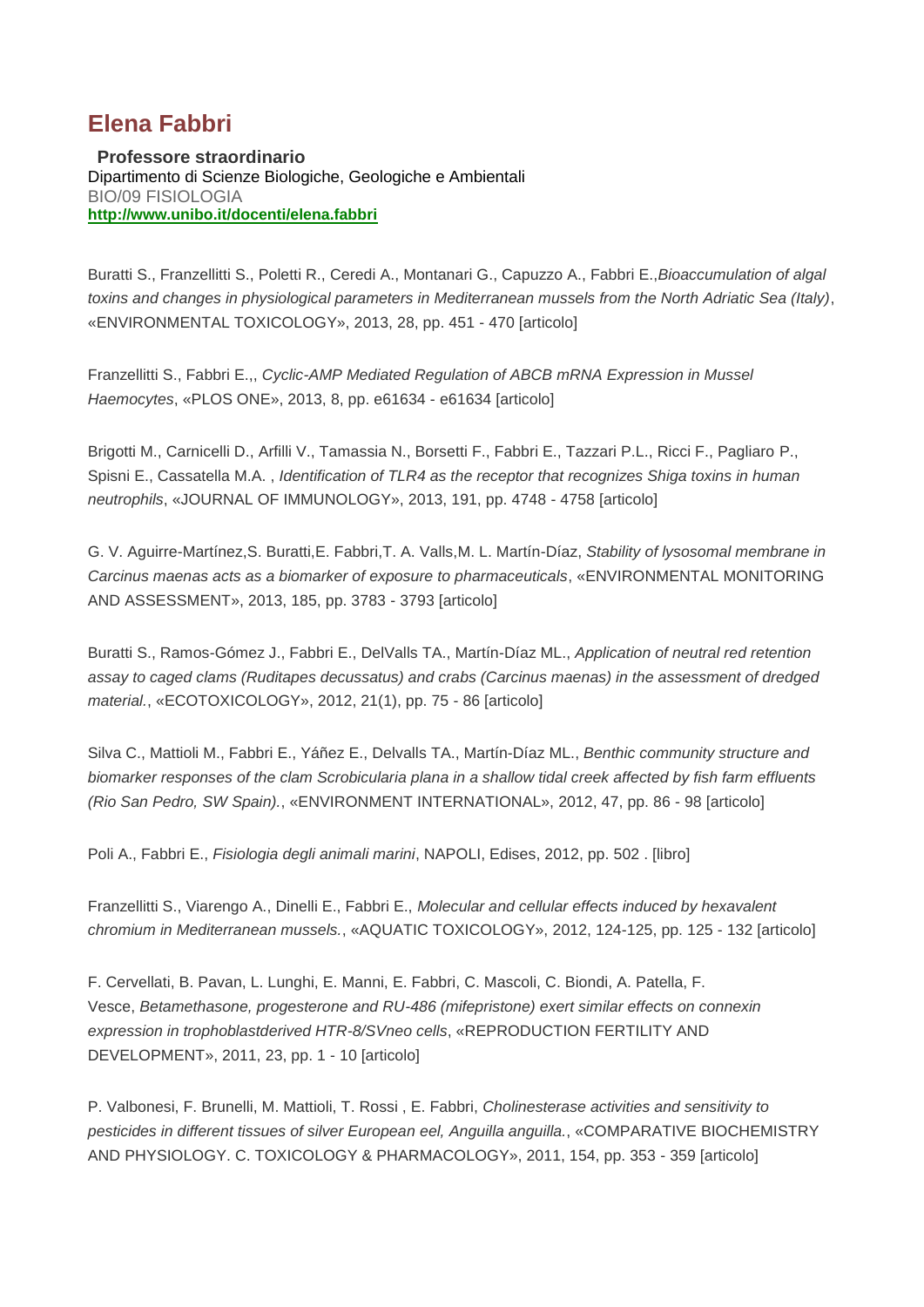S. Franzellitti, A. Capuzzo, A. Viarengo, E. Fabbri, *Interactive effects of nickel and chlorpyrifos on Mediterranean mussel cAMP-mediated cell signaling and MXR-related gene expressions.*, «COMPARATIVE BIOCHEMISTRY AND PHYSIOLOGY. C. TOXICOLOGY & PHARMACOLOGY», 2011, 154, pp. 377 - 382 [articolo]

Franzellitti S., Buratti S., Valbonesi P., Capuzzo A., Fabbri E., *The Beta-blocker propranolol affects cAMPdependent signaling and induces the stress response in Mediterranean mussels, Mytilus galloprovincialis.*, «AQUATIC TOXICOLOGY», 2011, 101, pp. 299 - 308 [articolo]

Fabbri E., Capuzzo A., *Cyclic AMP signaling in bivalve molluscs: an overview.*, «JOURNAL OF EXPERIMENTAL ZOOLOGY. PART A, ECOLOGICAL GENETICS AND PHYSIOLOGY», 2010, 313A, pp. 179 - 200 [articolo]

S. Franzellitti, S. Buratti, F. Donnini, E. Fabbri, *Exposure of mussels to a polluted environment: insights into the stress syndrome development.*, «COMPARATIVE BIOCHEMISTRY AND PHYSIOLOGY. C. TOXICOLOGY & PHARMACOLOGY», 2010, 152, pp. 24 - 33 [articolo]

C. Samorì, D. Malferrari, P. Valbonesi, A. Montecavalli, F. Moretti, P. Galletti, G. Sartor, E. Tagliavini, E. Fabbri, A. Pasteris, *Introduction of oxygenated side chain into imidazolium ionic liquids:Evaluation of the effects at different biological organization levels*, «ECOTOXICOLOGY AND ENVIRONMENTAL SAFETY», 2010, 73, pp. 1456 - 1464 [articolo]

Franzellitti S, Valbonesi P, Ciancaglini N, Biondi C, Contin A, Bersani F, Fabbri E., *Transient DNA damage induced by high-frequency electromagnetic fields (GSM 1.8GHz) in the human trophoblast HTR-8/SVneo cell line evaluated with the alkaline comet assay.*, «MUTATION RESEARCH», 2010, 683(1-2), pp. 35 - 42 [articolo]

Cervellati F., Franceschetti G., Lunghi L., Franzellitti S., Valbonesi P., Fabbri E., Biondi C., Vesce F., *Effect of high-frequency electromagnetic fields on trophoblastic connexins.*, «REPRODUCTIVE TOXICOLOGY», 2009, 28, pp. 59 - 65 [articolo]

Martin-Diaz L., Franzellitti S., Buratti S., Valbonesi P., Capuzzo A., Fabbri E., *Effects of environmental concentrations of the antiepilectic drug carbamazepine on biomarkers and cAMP-mediated cell signaling in the mussel Mytilus galloprovincialis.*, «AQUATIC TOXICOLOGY», 2009, 93, pp. 177 - 185 [articolo]

Fabbri E.; Franzellitti S.; Capuzzo A., *Effects of the beta-blocker propranolol on health status and gene regulation in the mussel, Mytilus galloprovincialis*, «COMPARATIVE BIOCHEMISTRY AND PHYSIOLOGY. PART A, MOLECULAR & INTEGRATIVE PHYSIOLOGY», 2009, 154, pp. S15 - S15 (atti di: 26th ESCPB, Innsbruck, 7-10 settembre 2009) [atti di convegno-abstract]

E. Fabbri, X. Chen, A. Capuzzo, TW. Moon, *Binding kinetics and sequencing of hepatic alpha1-adrenergic receptors in two marine teleosts, mackerel (Scomber scombrus) and anchovy (Engraulis encrasicolus).*, «JOURNAL OF EXPERIMENTAL ZOOLOGY. PART A, ECOLOGICAL GENETICS AND PHYSIOLOGY», 2008, 309, pp. 1 - 9 [articolo]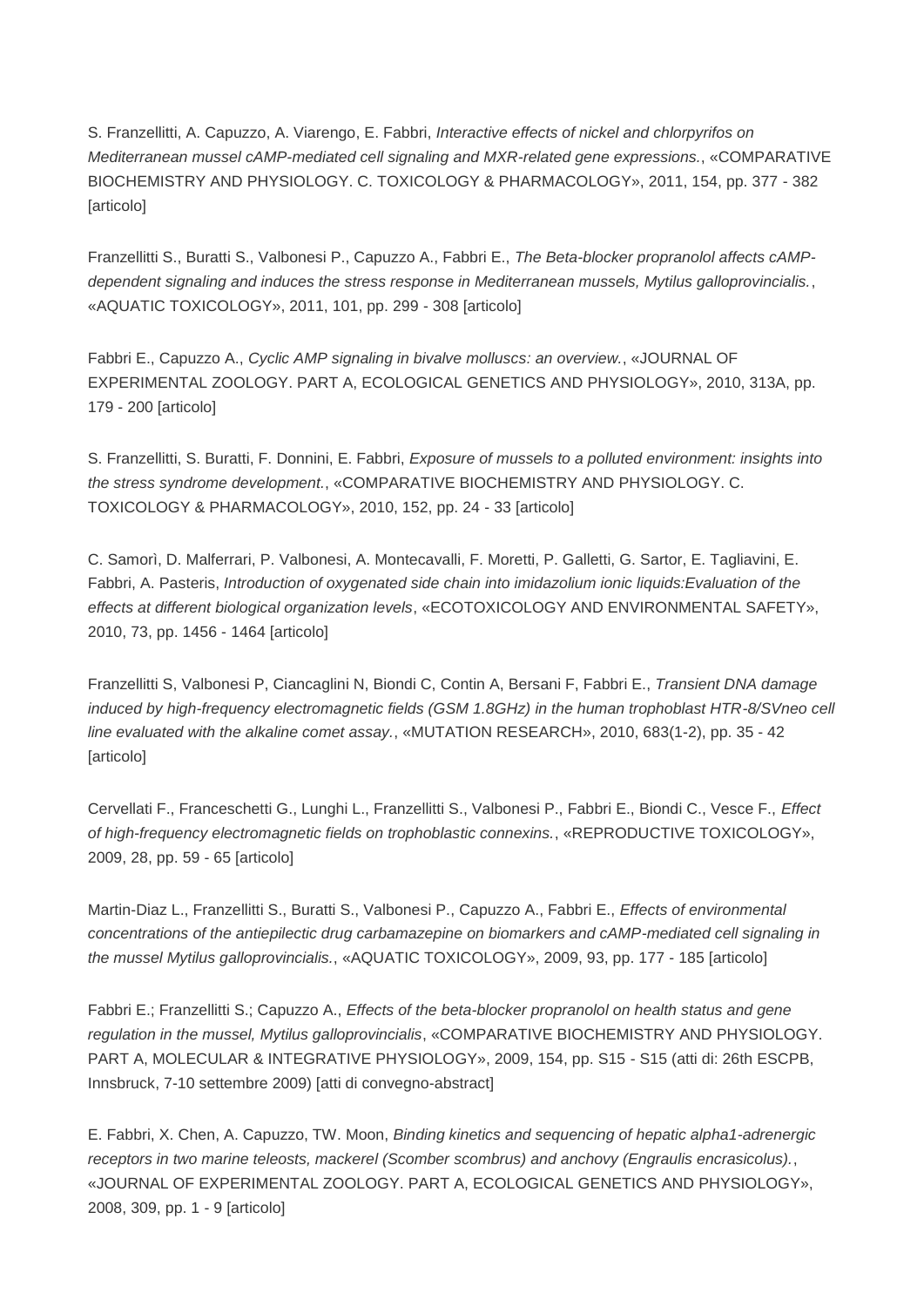Valbonesi P., Ricci L., Franzellitti S., Biondi C., Fabbri E., *Effects of cadmium on MAPK signalling pathways and HSP70 expression in a human trophoblast cell line.*, «PLACENTA», 2008, 29, pp. 725 - 733 [articolo]

P. Valbonesi, S. Franzellitti, A. Piano, A. Contin, C. Biondi, E. Fabbri., *Evaluation of HSP70 expression and DNA damage in a human trophoblast cell line exposed to 1.8 GHz amplitude-modulated radiofrequency fields.*, «RADIATION RESEARCH», 2008, 169 (3), pp. 270 - 279 [articolo]

Fabbri E., Valbonesi P., Franzellitti S., *HSP expression in bivalves.*, «INVERTEBRATE SURVIVAL JOURNAL», 2008, 5, pp. 135 - 161 [articolo]

S.Franzellitti, P. Valbonesi, A. Contin, C. Biondi, E. Fabbri., *HSP70 Expression in Human Trophoblast Cells Exposed to Different 1.8 GHz Mobile Phone Signals.*, «RADIATION RESEARCH», 2008, 170, pp. 488 - 497 [articolo]

Donnini F., Dinelli E., Sangiorgi F., Fabbri E., *A biological and geochemical integrated approach to assess the environmental quality of a coastal lagoon (Ravenna, Italy)*, «ENVIRONMENT INTERNATIONAL», 2007, 33(7), pp. 919 - 928 [articolo]

Gambi N., Pasteris A., Fabbri E., *Acetylcholinesterase activity in the earthworm Eisenia andrei at different conditions of carbaryl exposure.*, «COMPARATIVE BIOCHEMISTRY AND PHYSIOLOGY. C. TOXICOLOGY & PHARMACOLOGY», 2007, 145, pp. 678 - 685 [articolo]

A. Viarengo, D. Lowe, C. Bolognesi, E. Fabbri, A. Koehler, *The use of biomarkers in biomonitoring: A 2-tier approach assessing the level of pollutant-induced stress syndrome in sentinel organisms*, «COMPARATIVE BIOCHEMISTRY AND PHYSIOLOGY. C. TOXICOLOGY & PHARMACOLOGY», 2007, 146, pp. 281 - 300 **[articolo]** 

Fabbri E., Capuzzo A.,, *Adenylyl cyclase activity and its modulation in the gills of Mytilus galloprovincialis exposed to Cr6+ and Cu2+.*, «AQUATIC TOXICOLOGY», 2006, 76, pp. 59 - 68 [articolo]

D.Fabbri, V.Baravelli, K.Giannotti, F.Donnini, E.Fabbri, *Bioaccumulation of cyclopenta[cd]pyrene and benzo[ghi]fluoranthene by mussels transplanted in a coastal lagoon*, «CHEMOSPHERE», 2006, 64, pp. 1083 - 1092 [articolo]

S. Franzellitti; E. Fabbri, *Cytoprotective responses in the Mediterranean mussel exposed to Hg2+ and CH3Hg+.*, «BIOCHEMICAL AND BIOPHYSICAL RESEARCH COMMUNICATIONS», 2006, 351, pp. 719 - 725 [articolo]

Caselli F., Gastaldi L., Gambi N., Fabbri E.,, *In vitro characterization of cholinesterases in the earthworm Eisenia andrei.*, «COMPARATIVE BIOCHEMISTRY AND PHYSIOLOGY. C. TOXICOLOGY & PHARMACOLOGY», 2006, 143, pp. 416 - 421 [articolo]